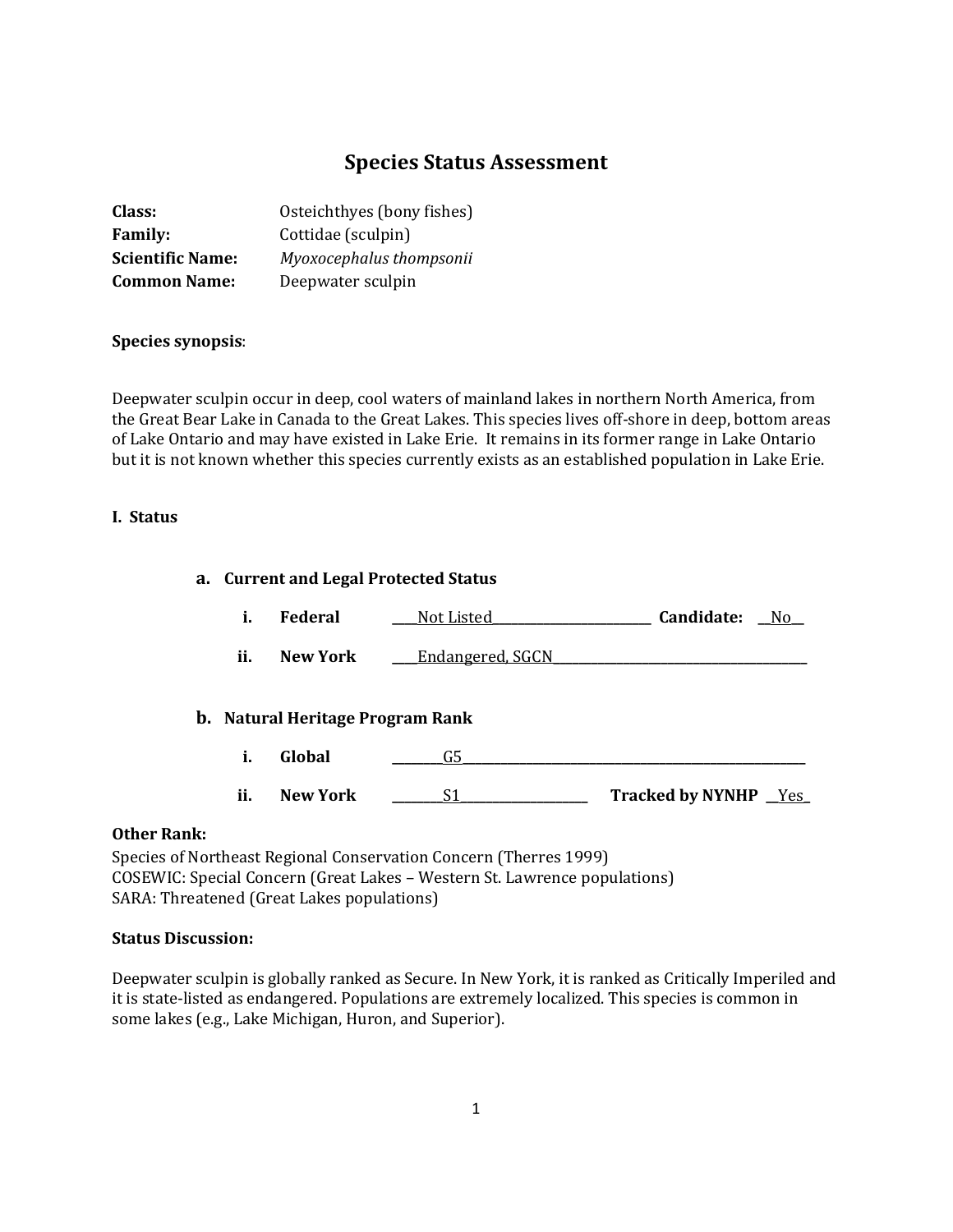Deepwater sculpin in Lake Ontario were considered rare by the 1960s and presumed extirpated in the 1980s; however, three individuals were caught in 1996 and both juvenile and adults have increased in number and distribution since then (Weidel et al. 2012). The historical occurrence in Lake Erie is uncertain (Auer 1982), and larvae captured in 1995 may have appeared due to downstream drift from Lake Huron (Roseman et al. 1998). The designs of past and current fish surveys on Lake Erie are such that they may not detect an established population.

## **II. Abundance and Distribution Trends**

- **a. North America**
	- **i. Abundance**

**\_\_\_\_\_ declining \_\_\_\_\_increasing \_\_\_X \_\_stable \_\_\_\_\_unknown ii. Distribution:**

**\_\_\_\_\_ declining \_\_\_\_\_increasing \_\_X \_\_\_ stable \_\_\_\_\_unknown**

Time frame considered: \_\_\_\_\_Based on G5 rank

#### **b. Regional**

- **i. Abundance**
- **\_\_\_\_\_\_ declining \_\_\_\_\_increasing \_\_\_\_\_stable \_\_\_\_\_unknown ii. Distribution: \_\_\_\_\_\_ declining \_\_\_\_\_increasing \_\_\_\_\_stable \_\_\_\_\_unknown Regional Unit Considered: \_\_\_\_\_\_** Region 5 – Northeast (Species of Concern) **\*** NY is the only state that would have deepwater sculpin in this region, and
- they occur only in Lake Ontario and Lake Erie. The Lake Ontario population has increased since 1996 and the status of the Lake Erie population is unknown (J. Lantry, pers. comm.).

| <b>Time Frame Considered:</b> |  |  |
|-------------------------------|--|--|
|-------------------------------|--|--|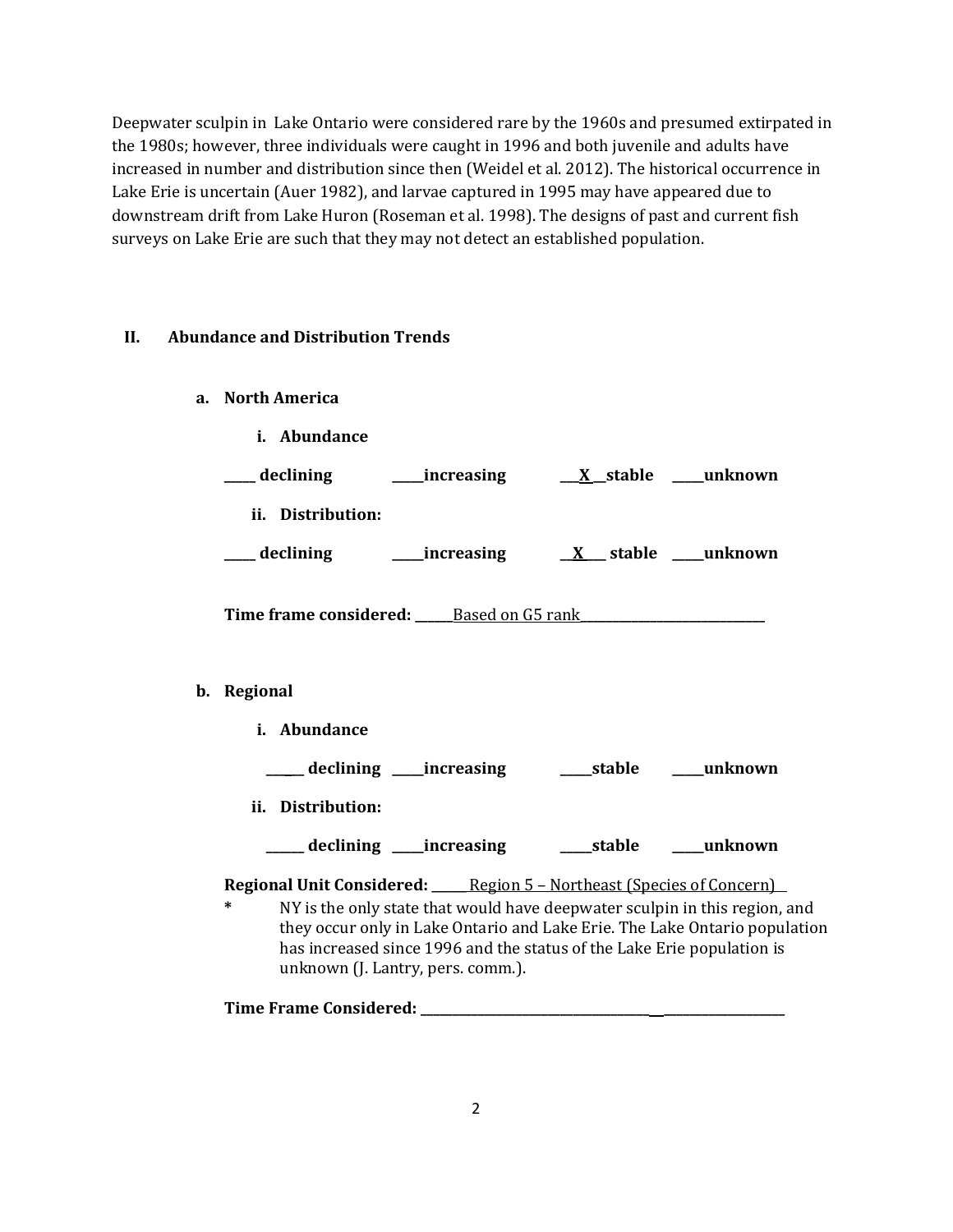**c. Adjacent States and Provinces**

| <b>CONNECTICUT</b>   | Not Present $X_{-}$                                                                                                                                   | No data ______ |
|----------------------|-------------------------------------------------------------------------------------------------------------------------------------------------------|----------------|
| <b>MASSACHUSETTS</b> | Not Present $X_{-}$                                                                                                                                   | No data _____  |
| <b>NEW JERSEY</b>    | Not Present $X_{-}$                                                                                                                                   | No data ______ |
| <b>VERMONT</b>       | Not Present $\mathbf{X}$                                                                                                                              | No data ______ |
| <b>ONTARIO</b>       | Not Present _______                                                                                                                                   | No data ______ |
| i. Abundance         |                                                                                                                                                       |                |
|                      | ___ declining <u>X</u> increasing <u>X</u> stable ___ unknown                                                                                         |                |
| ii. Distribution:    |                                                                                                                                                       |                |
|                      | declining X increasing X stable _____ unknown                                                                                                         |                |
|                      | Listing Status: ___________Threatened                                                                                                                 |                |
| $\ast$               | The three individuals captured in Lake Ontario in 1996 were in Canadian<br>waters; captures have continued. Lake Huron has an established population. |                |
| <b>PENNSYLVANIA</b>  | Not Present _______                                                                                                                                   | No data ______ |
| i. Abundance         |                                                                                                                                                       |                |
|                      |                                                                                                                                                       |                |
| ii. Distribution:    |                                                                                                                                                       |                |
|                      |                                                                                                                                                       |                |
|                      |                                                                                                                                                       |                |
|                      |                                                                                                                                                       |                |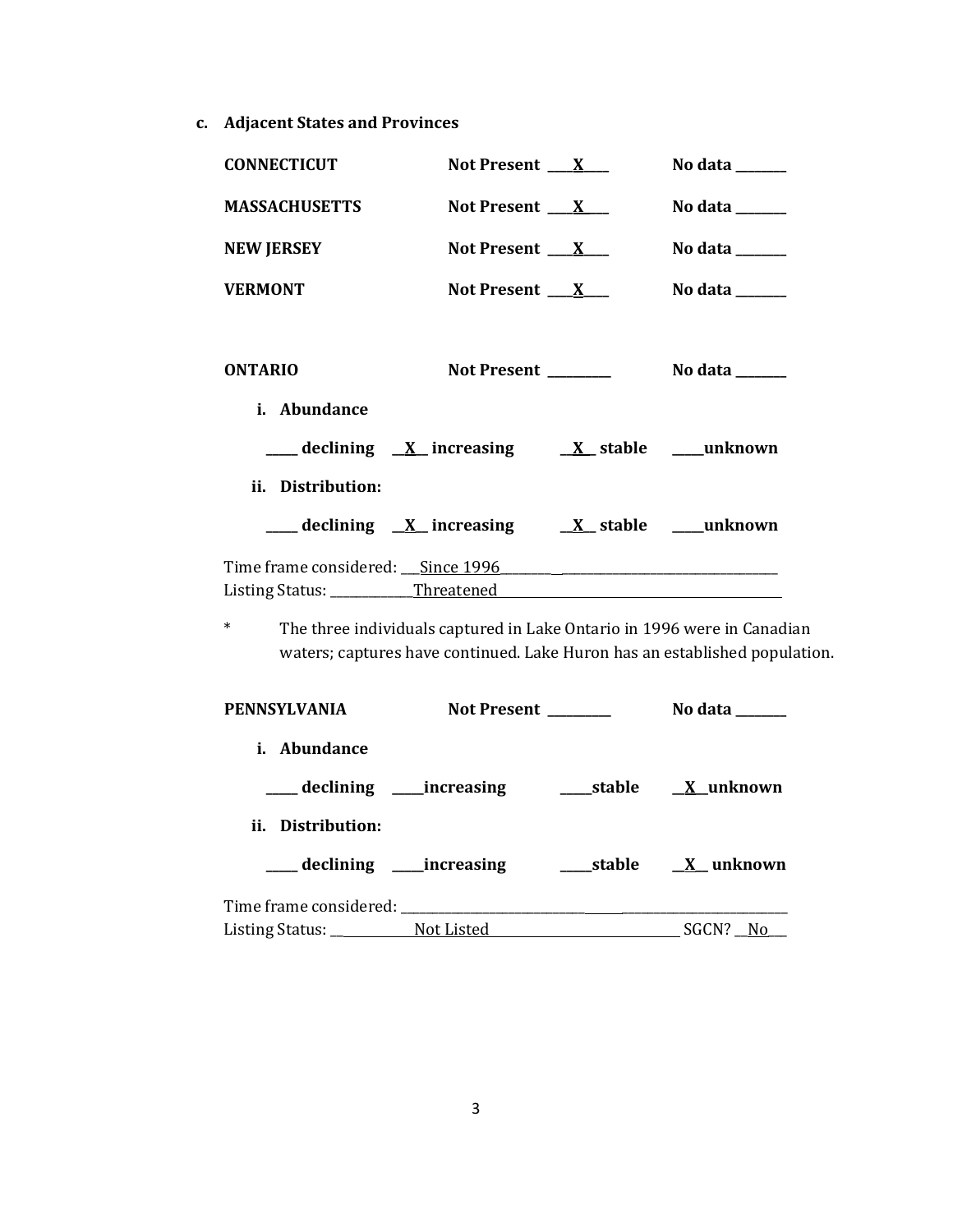| <b>QUEBEC</b>     |                                                                          |                                   |
|-------------------|--------------------------------------------------------------------------|-----------------------------------|
| i. Abundance      |                                                                          |                                   |
| ii. Distribution: | ___ declining ____ increasing _____ stable ____ unknown                  |                                   |
|                   |                                                                          |                                   |
|                   |                                                                          |                                   |
| d. NEW YORK       |                                                                          | No data $\_\_\_\_\_\_\_\_\_\_\_\$ |
| i. Abundance      |                                                                          |                                   |
|                   | ___ declining <u>X</u> _ increasing _______stable ___ <u>X</u> _ unknown |                                   |
| ii. Distribution: |                                                                          |                                   |
|                   |                                                                          |                                   |
|                   |                                                                          |                                   |

Lake Ontario abundance and distribution are increasing (since at least 1996); Lake Erie trend is unknown.

## **Monitoring in New York.**

Since 1978, monitoring programs have been carried out by the NYSDEC Lake Ontario Unit and the USGS Lake Ontario Biological Station.

## **Trends Discussion:**

In New York, deepwater sculpin were historically found in two waters: Lake Ontario and Lake Erie. The trend is increasing in Lake Ontario and it is unknown in Lake Erie. Population levels are unknown; however, abundance index trends in Lake Ontario are determined (Weidel et al. 2012). It was thought to have been extirpated prior to its reoccurrence in 1996-2012. The trend in Lake Ontario is encouraging and suggests that current conditions in the lake are favorable for deepwater sculpin reproduction and survival.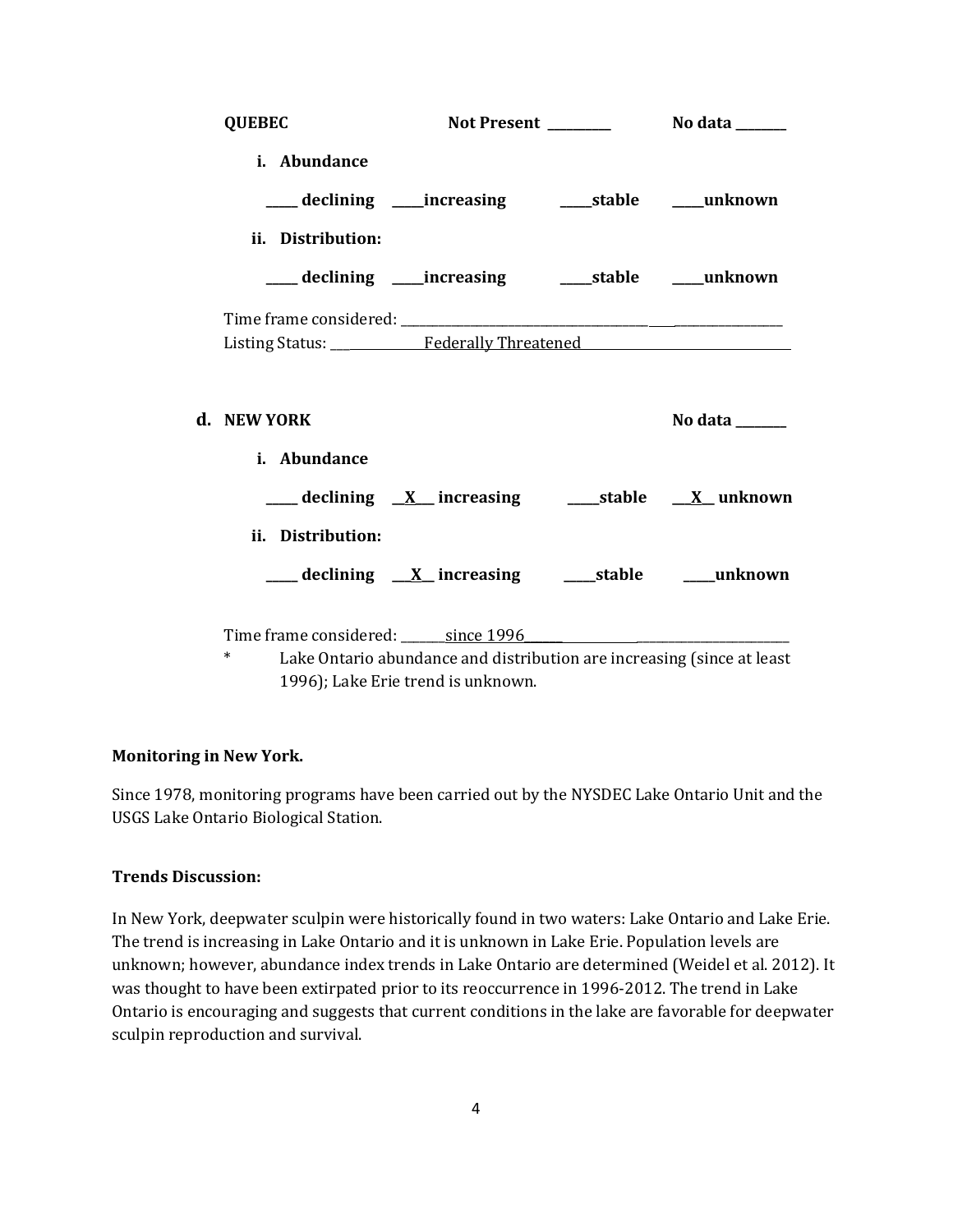Deepwater sculpin have historically been caught in Lake Erie (larvae only) and Lake Ontario (Fish 1932). It was thought to have been extirpated from both lakes, as there were no catches in the mid-1970s or 1980s (Christie and Thomas 1981, Parker 1988). However, the catches in Ontario's waters of 1996-2012 and in Lake Erie in 1995 show that it remained or was reestablished from farther upstream (Roseman et al. 1998, Lantry et al. 2007, Weidel et al. 2012). There have been a total of 275 records (each record/trawl can have >1 individuals) in Lake Ontario trawl surveys from 1998- 2012 (Weidel et al. 2013).



**Figure 1**: Conservation status of deepwater sculpin in North America (NatureServe 2013).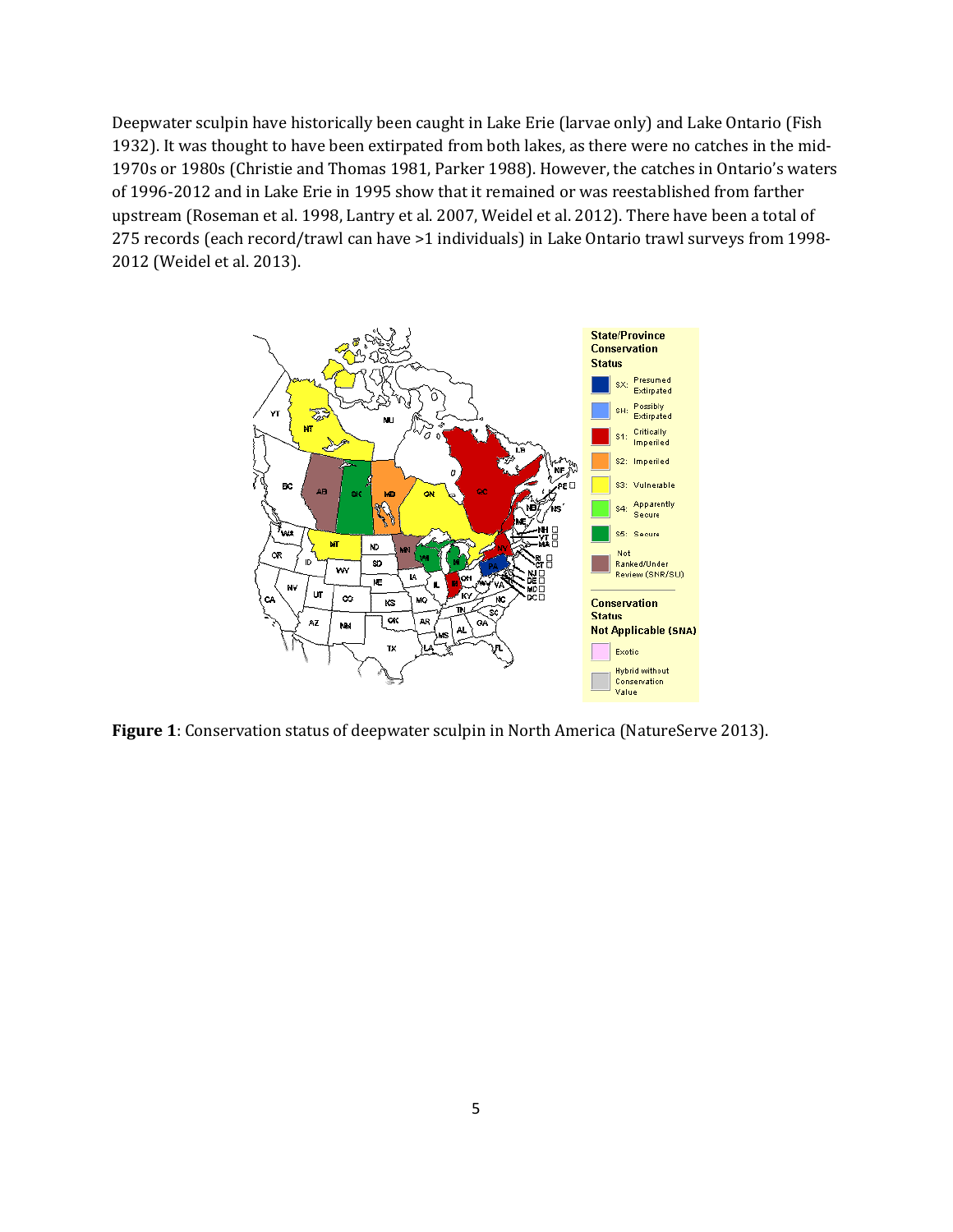

**Figure 2**. Deepwater sculpin distribution in New York, depicting fish sampled before 1977 and from 1977 to current time.

| Water body | Pre-1977 | Post-1977 |
|------------|----------|-----------|
| Erie       | unknown  | Unknown   |
| Ontario    | loss     | gain      |

**Table 1**. Records of rare fish species in hydrological units (HUC-10) are shown according to their water body in early and recent time periods (pre- and post-1977) to consider loss and gains. Further explanations of details are found in Carlson (2012).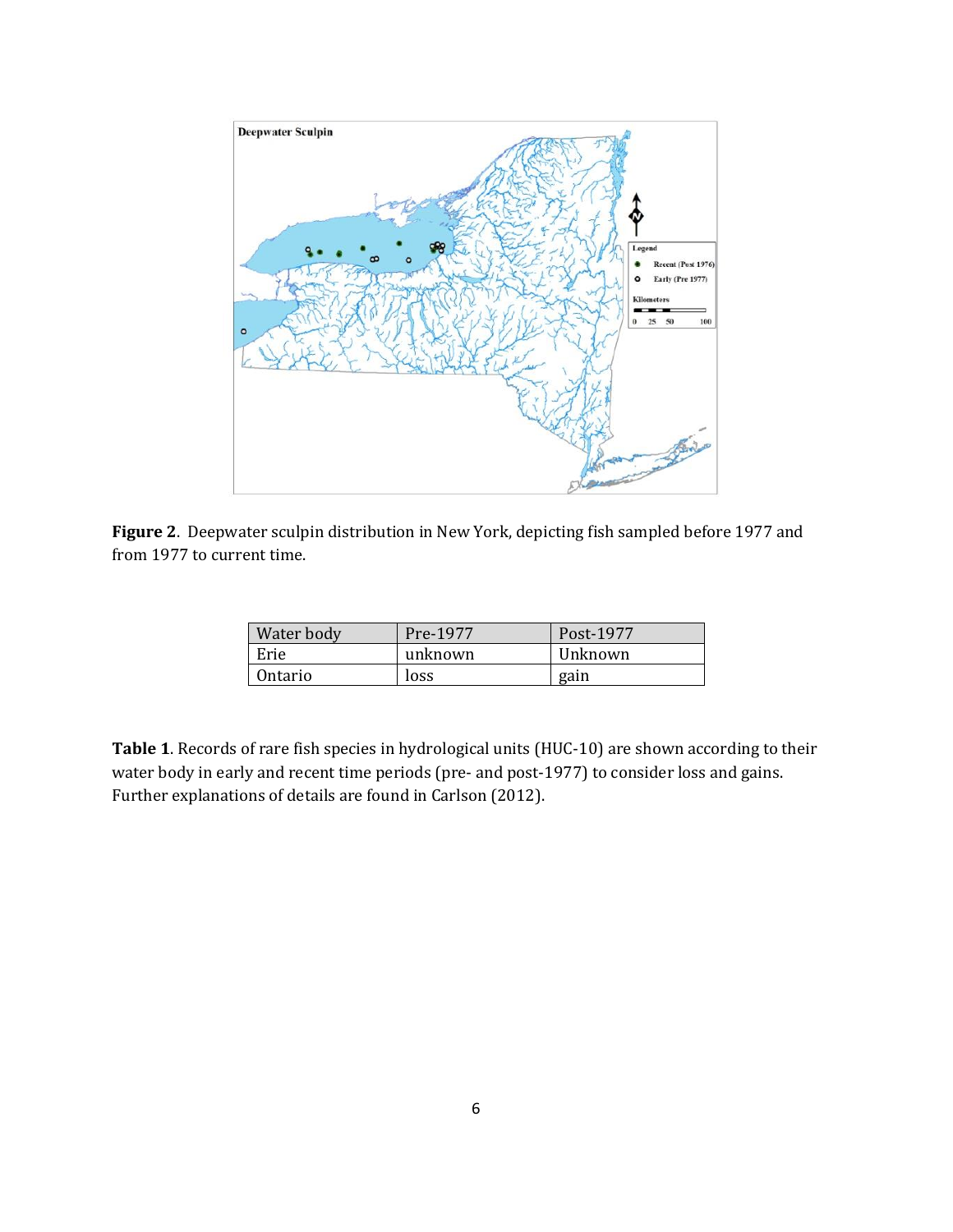#### **III. New York Rarity, if known:**

| <b>Historic</b> | # of Animals | # of Locations | % of State        |
|-----------------|--------------|----------------|-------------------|
| prior to 1970   |              | 20 records     | 2/18 water bodies |
| prior to 1980   |              |                |                   |
| prior to 1990   |              |                |                   |

## **Details of historic occurrence:**

Deepwater sculpin historically occurred in Lake Ontario and possibly in Lake Erie.

| Current      | # of Animals | # of Locations | % of State        |
|--------------|--------------|----------------|-------------------|
| (since 1977) |              | at least 80    | 1/18 water bodies |

## **Details of current occurrence:**

Juvenile and adults of this species were present in Lake Ontario 1996–2012. During 1998–2012 there were 275 records obtained in Lake Ontario trawl surveys (Weidel et al. 2013). If one included the suspected 'drifter' from Lake Huron into Lake Erie, presence could be considered in two water bodies.

## **New York's Contribution to Species North American Range:**

| % of NA Range in New York | <b>Classification of New York Range</b> |  |
|---------------------------|-----------------------------------------|--|
| $\frac{100}{2}$ (endemic) | Core                                    |  |
| 76-99                     | <u>X</u> Peripheral                     |  |
| 51-75                     | Disjunct                                |  |
| 26-50                     | Distance to core population:            |  |
| $X_{1-}$ 1-25             | 250 miles                               |  |

## **IV. Primary Habitat or Community Type:**

- **1.** Summer-stratified Monomictic Lake
- **2.** Great Lakes Deepwater Community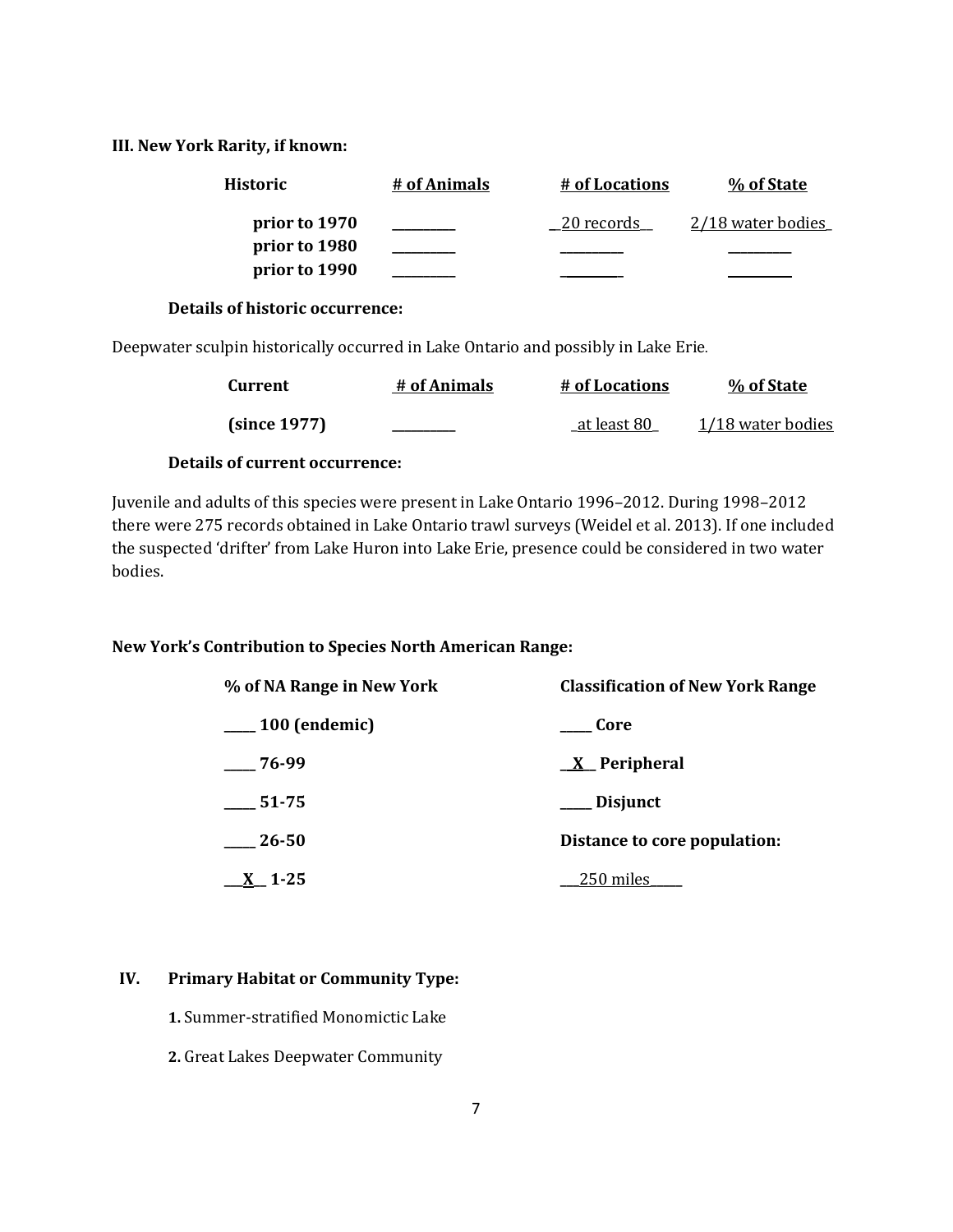## **Habitat or Community Type Trend in New York:**

| Declining X Stable __ Increasing |                    | __ Unknown |  |
|----------------------------------|--------------------|------------|--|
|                                  |                    |            |  |
| <b>Habitat Specialist?</b>       | X Yes              | No.        |  |
| <b>Indicator Species?</b>        | <b>Example SER</b> | X No       |  |

## **Habitat Discussion:**

Other than the fact that it is found in cold water (40˚F or less) at depth of 25-366 m, very little is known about its habitat requirements. Adults and juveniles are benthic and spawning occurs in deep water. Larvae are pelagic and likely occur in the meta- and hypolimnion (NatureServe 2012, J. Lantry, pers. comm.).

## **V. New York Species Demographics and Life History**

**\_\_X\_\_\_ Breeder in New York**

- **\_\_X\_\_ Summer Resident**
- **\_\_X\_\_ Winter Resident**
- **\_\_\_\_\_ Anadromous**

**\_\_\_\_\_ Non-breeder in New York**

- **\_\_\_\_\_ Summer Resident**
- **\_\_\_\_\_ Winter Resident**
- **\_\_\_\_\_ Catadromous**

**\_\_\_\_\_ Migratory only**

**\_\_\_\_\_Unknown**

**Species Demographics and Life History Discussion:**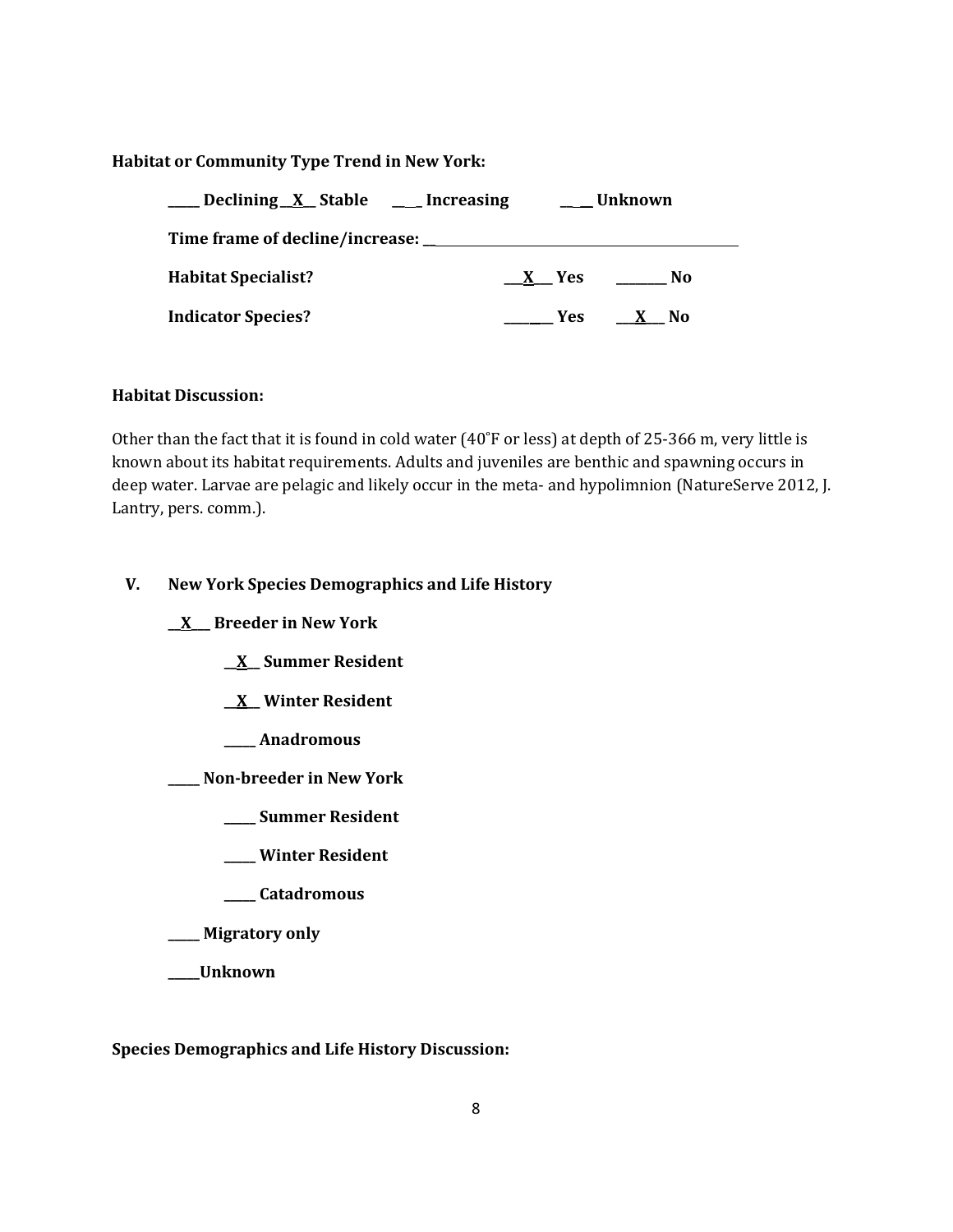It is not known when deepwater sculpin spawns. Studies by R. Ruby (SUNY, ESF) have summarized the literature, and examined the diet and bioenergetics in the laboratory. It feeds on small crustaceans (primarily *Mysis* and *Diporeia*) and other aquatic invertebrates that live on the bottom.

## **VI. Threats:**

As recently as 1950, deepwater sculpin were still abundant in Lake Ontario (Christie 1973). Reasons for the decline are unknown, but interactions with alewife and rainbow smelt are implicated; contaminants may also have played a role in historical declines (Lantry et al. 2007).

The more recent decline of another sculpin, slimy sculpin (*Cottus cognatus*), in Lake Ontario has been linked to the introduced animals in the lake (i.e. Dreissenid mussels and round goby) and the subsequent reduction of their food supply (i.e. an amphipod, *Diporeia*) (Owens et al. 1999); however, increased abundance and distribution of deepwater sculpin in the last decade indicate that current conditions in Lake Ontario are favorable for them. If future alewife and/or smelt abundance increase relative to current levels the deepwater sculpin population may be threatened.

Because of their reliance on cold waters, temperature fluctuations due to climate change may pose a threat to deepwater sculpin.

## **Are there regulatory mechanisms that protect the species or its habitat in New York?**

**\_\_\_\_\_\_ No \_\_\_\_\_ Unknown \_\_\_X\_\_\_ Yes**

The deepwater sculpin is listed as an endangered species in New York and is protected by Environmental Conservation Law (ECL) section 11-0535 and the New York Code of Rules and Regulations (6 NYCRR Part 182). A permit is required for any proposed project that may result in a take of a species listed as Threatened or Endangered, including, but not limited to, actions that may kill or harm individual animals or result in the adverse modification, degradation or destruction of habitat occupied by the listed species.

The Protection of Waters Program provides protection for rivers, streams, lakes, and ponds under Article 15 of the NYS Conservation Law.

**Describe knowledge of management/conservation actions that are needed for recovery/conservation, or to eliminate, minimize, or compensate for the identified threats:**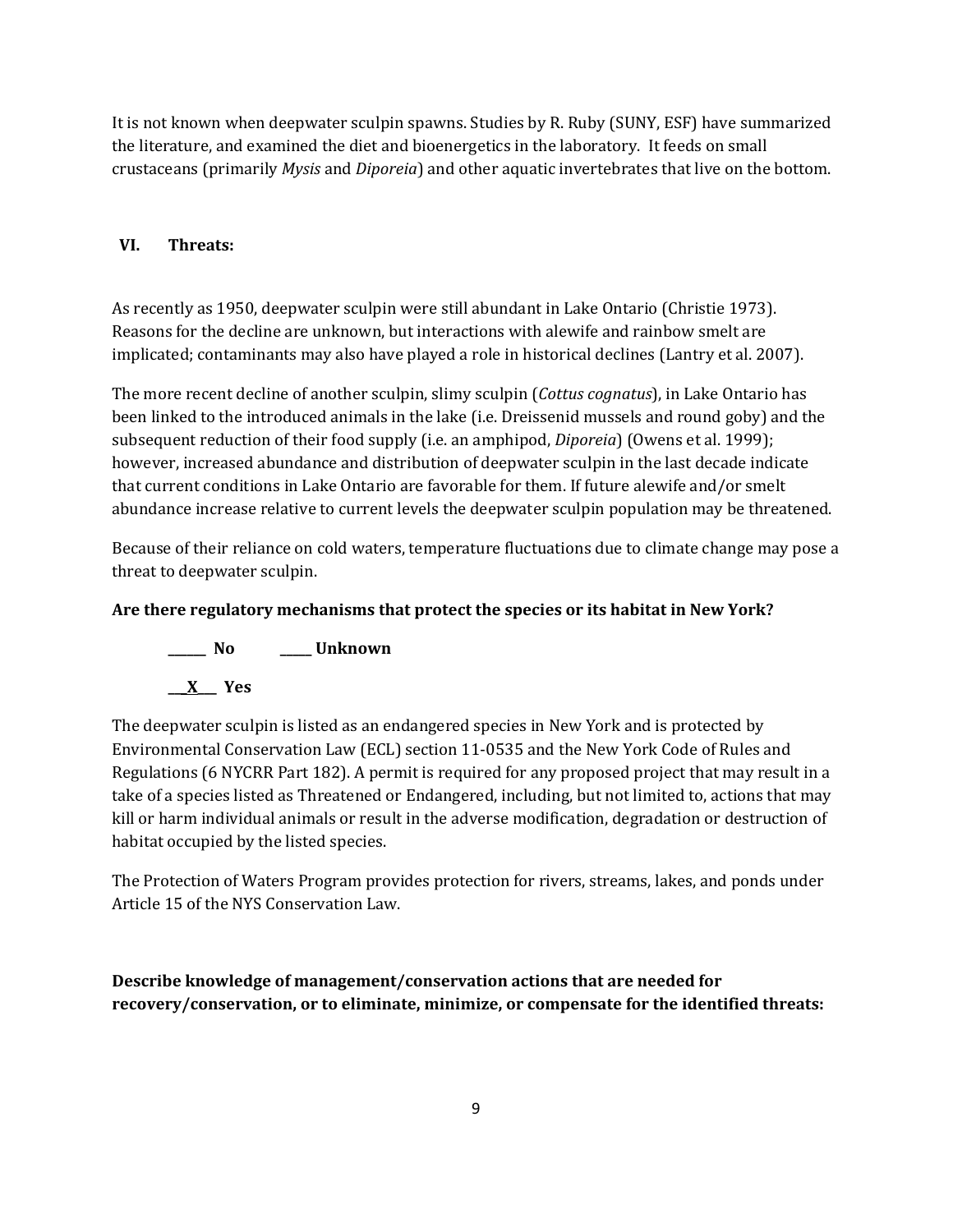Deepwater sculpin are recovering on their own in Lake Ontario. Continued sampling to monitor their index of abundance and obtain data on age, growth, maturity, fecundity and timing of spawning is recommended.

Conservation actions following IUCN taxonomy are categorized in the following table.

| <b>Conservation Actions</b>       |                                    |
|-----------------------------------|------------------------------------|
| <b>Action Category</b>            | Action                             |
| <b>External Capacity Building</b> | Alliance & Partnership Development |

The Comprehensive Wildlife Conservation Strategy (NYSDEC 2005) includes recommendations for the following actions for deepwater sculpin.

#### **Population monitoring:**

Continue sampling in Lake Ontario.

### **VII. References**

- Carlson, D.M. 2001. Species accounts for the rare fishes of New York. N. Y. S. Dept. Env. Cons. Albany, NY.
- Carlson, D.M. 2012 (draft). Species accounts of inland fishes of NYS considered as imperiled, 2012. NYDEC Watertown, NY

Becker, G.C. 1983. Fishes of Wisconsin. Univ. Wisconsin Press, Madison. 1052 pp.

- Brandt, S. B. 1986. Disappearance of the deepwater sculpin (*Myoxocephalus thompsonii*) from Lake Ontario: the keystone predator hypothesis. *J. Great Lakes Res.* 12:18-24.
- Bruch, R.M. 1986. Age and growth, mortality, reproductive cycle and fecundity of the deepwater sculpin, *Myoxocephalus thompsoni* (Girard), in Lake Michigan. MS Thesis, Univ. Wisconsin, Milwaukee.
- Christie, W. J. 1973. A review of the changes in the fish species of Lake Ontario. Great Lakes Fish. Comm. Tech. Rept. 23.
- Christie, W.J. and N.A. Thomas. 1981. Biology. pp 327-340. in IFYGL-The International Field Year for the Great Lakes. (ed) E.J. Aubert and T.L Richards. NOAA, Great Lakes Env. Res. Lab. Ann Arbor, MI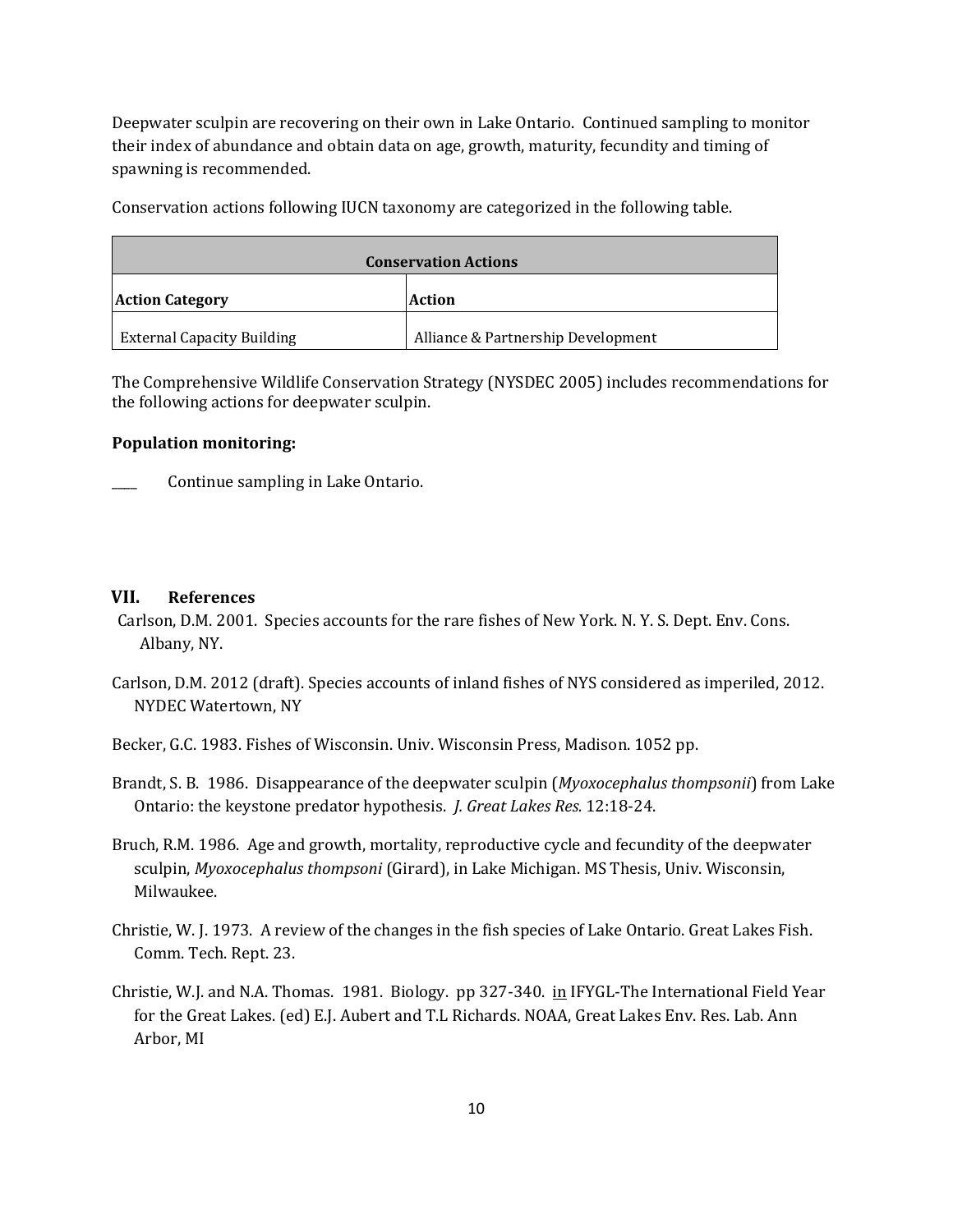- Fish, M.P. 1932. Contributions to the early life history of sixty-two species of fishes from Lake Erie and its tributary waters. Bull. U.S. Bur. Fish. 10, Vol. 47:293-398.
- Lantry, B.F., R. O;Gorman, M. G. Walsh, J.M. Casselman, J.A Hoyle, M.J. Keir and J. R. Lantry. 2007. Reappearance of deepwater sculpin in Lake Ontario: resurgence or last gasp of a doomed population? J. Great Lakes Res. 33(Supplement 1):34-45.
- Lee, D.S., et al. 1980. Atlas of North American freshwater fishes. North Carolina State Mus. of Nat. His. 867 pp.
- McAllister, D.E. 1961. The origin and status of the deepwater sculpin, *Myoxocephalus thompsonii*,; nearctic glacial relict. Bull. Natl. Mus. Can. 172, Contrib. to Zool.: 44-65.
- Mills, E.L. (and 18 others) 2003. Lake Ontario: food web dynamics in a changing ecosystem (1970- 2000). Can. J. Fish. Aquat. Sci. 60:471-490.
- NatureServe. 2012. NatureServe Explorer: An online encyclopedia of life [web application]. Version 7.1. NatureServe, Arlington, Virginia. Available http://www.natureserve.org/explorer. (Accessed: May 5, 2012 ).
- Owens, R.W., R. Ruby and R.O'Gorman. Decline of slimy sculpin in southeastern Lake Ontario: consequences of dreissenid colonization and nutrient abatement. Abstract of oral presentation at NY Chapter Amer. Fish. Soc., Saratoga Springs, Jan 28-30, 1999.
- Owens, R.W., R. O'Gorman, T.H. Eckert and B.F. Lantry. 2002 in press. The offshore fish community in southern Lake Ontario, 1972-1998. In State of Lake Ontario (SOLO): food-web dynamics and management, Munawar, M. Edsall, T. and Leach, J. (eds) SPB Academic Publishing, Amsterdam, Netherlands.
- Page, L.M. and B.M. Burr. 1991. A field guide of freshwater fishes, North America north of Mexico. Houghton Mifflin Co. Boston. 432 pp.
- Parker,, B.J. 1988. Status of the deepwater sculpin, *Myxocephalus thompsoni*, in Canada. Can. Field Nat. 102(1):126-131.
- Roseman, E.F., D.J. Jude, M.K. Raths, T.G. Coon and W.W. Taylor. 1998. Occurrence of the deepwater sculpin (*Myoxocephalus thompsoni*) in Western Lake Erie. J. Great Lakes Res. 24(2):479-483.
- Scott, W.B., and E.J. Crossman. 1973. Freshwater fishes of Canada. Fish. Res. Bd. Can., Bull. 184. 966 pp.
- Smith, C.L. 1985. The inland fishes of New York State. New York State Dept. of Environmental Conservation. Albany, NY. 522 pp.

Stone,U.B. 1947. A study of the deepwater cisco fishery of Lake Ontario with particular reference to the bloater, *Leucichthys hoyi* (Gill) Trans. Am. Fish. Soc. 74(1944):230-249.